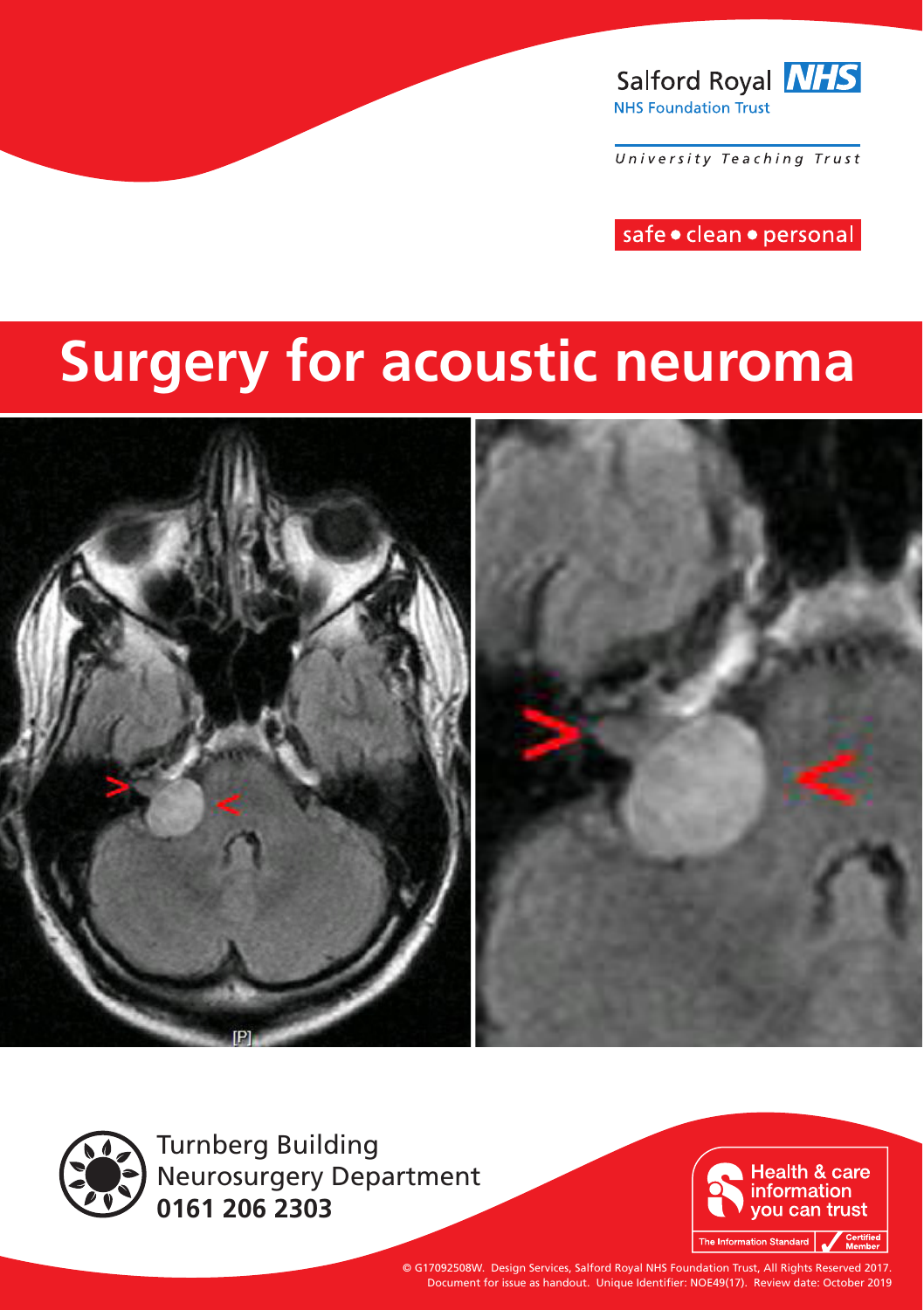#### **Introduction**

This booklet will offer advice and information to you in preparation for your surgery to remove your acoustic neuroma.

It should be read in conjunction with the booklet "**Acoustic Neuroma"**.

It is important that you are given as much information as possible to prepare you for your surgery. We have developed this booklet to help you understand the necessary investigations and appointments you will need before surgery, what the surgery entails and how the majority of patients will recover afterwards.

# **Preparing for surgery**

Most patients will be sent for a balance function test prior to surgery. This is to see if there is any balance function remaining as usually the acoustic neuroma will have caused some loss of function in the balance nerve.

If this is only a partial loss, you can still experience significant imbalance, dizziness and nausea following the surgery. However, if we remove all balance function prior to surgery, it can significantly help your recovery.

Residual balance function is removed with a series of injections of gentamycin (an antibiotic) through the eardrum which are performed in the weeks running up to surgery.

This means that you get moving again quicker after the surgery and have a shorter stay in hospital. Please read the leaflet on "Intratympanic Therapy" for more information, or discuss this with the skull base specialist nurses.

Prior to surgery you will be seen **Day of Surgery** in the pre-op clinic. Here you will have any investigations needed prior to surgery such as ECG (a tracing of your heart's electrical activity), blood tests and, if needed, any x-rays that the anaesthetist may request. We ask that you bring along any medication that you are taking.

You will have an opportunity to see the skull base specialist nurse on the day of your pre-op assessment who will give you information on your surgery and answer any questions you may have.

We ask that if you take any medication to thin your blood, i.e., aspirin, warfarin, heparin, clopidogrel, persantin, asasantin, you discuss this with the specialist nurse.

#### **Admission**

The theatre staff will take you to theatre between 8 and 9 am, though this is dependant on the order of the theatre list.

In theatre you will be anaesthetised before entering the main theatre. The anaesthetist will stay with you and monitor you throughout the surgery.

Surgery can be lengthy, dependant on the size, location and access required to your tumour and it is not uncommon to be away from the ward for a large part of the day. This does not mean that there is something wrong. The Skull Base surgeons are happy to phone the next of kin or carer when surgery is finished.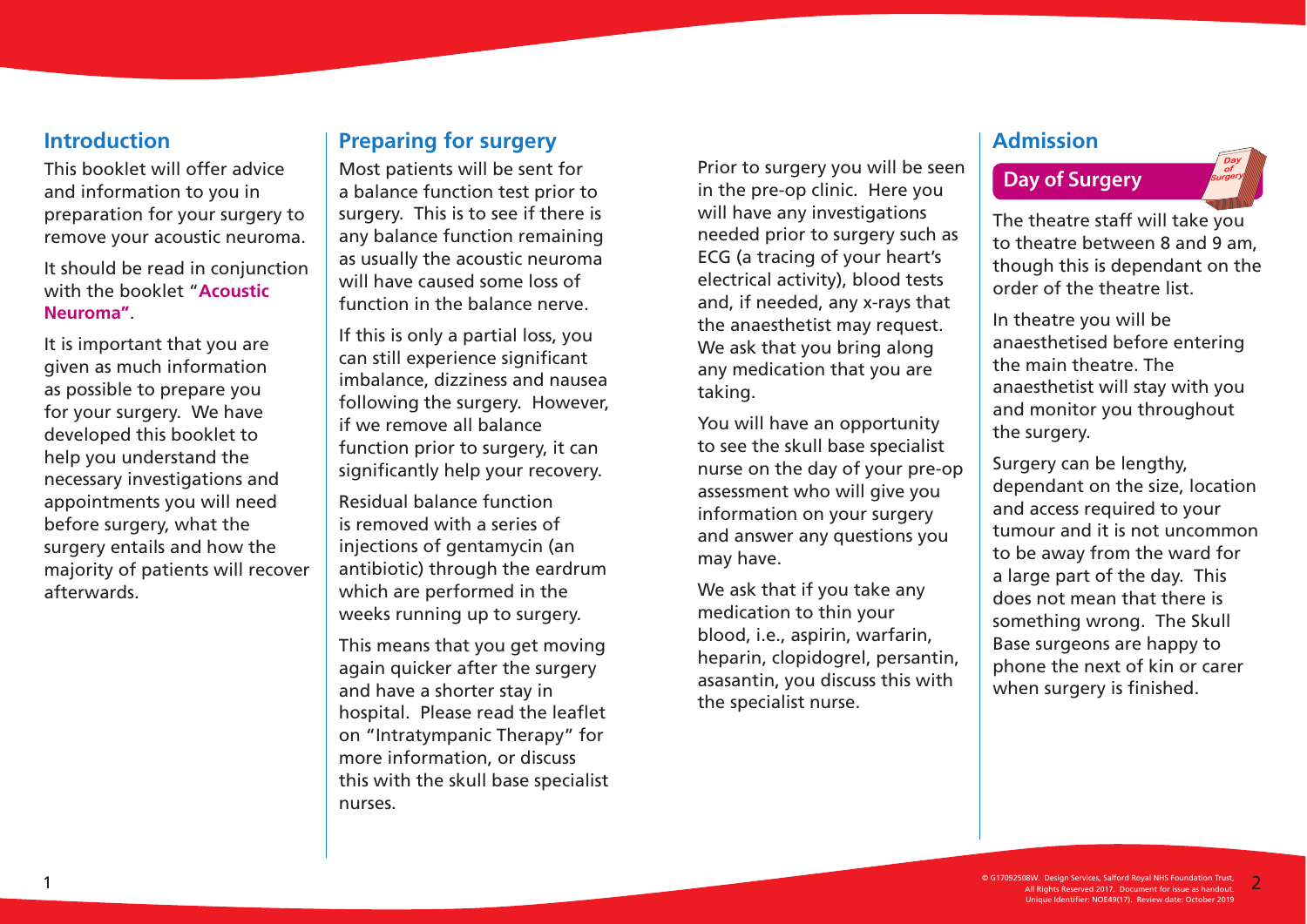### **What does the surgery entail?**

Surgery for acoustic neuroma aims to safely remove the tumour whilst preserving the function of all the important nerves nearby. Complete tumour removal is usually possible, particularly with small tumours, but not always so. On occasion, your surgeon may decide to leave tiny fragments of tumour if it is felt that complete removal is likely to result in permanent damage of the nearby nerves.

There are 2 main approaches for surgery. Your surgeon will have determined the most appropriate approach for you based on your tumour size, location and your hearing function. Your surgeon will shave your hair around where the incision will be made. Most patients will require a small fat graft which will be taken from your tummy. This will be discussed in more detail in clinic.

### **Other aspects of surgery**

In all cases the function of the facial nerve is tested with electrical monitoring throughout the operation. There is a risk of facial nerve damage with all approaches of surgery.

This can leave you with weakness, loss of movement and inability to close your eye on the affected side.

It is important that eye care is maintained and may include use of eye drops to ensure the eye does not become dry, eye taping or eye patches and review by an eye specialist. There are differing degrees of function loss dependant on the amount of damage to the nerve. With small tumours the risk of permanent facial weakness is low.

However, as tumour size increases, the risk to the facial nerve increases such that very large tumours have a higher risk of permanent facial weakness. Your specific risk will be discussed with you in clinic.

A higher proportion may have temporary weakness which usually resolves spontaneously in the months after surgery. Apart from removing the tumour, the surgeons priority is to maintain facial function and they do all they can to achieve this goal. Occasionally, they may leave a small piece of tumour on the nerve if removing it will put the nerve at higher risk. There are various options to aid facial function recovery which the team will discuss with you if you do have a facial weakness.

Your hearing nerve, the cochlear division of the 8th nerve that your tumour is growing on, is likely to be damaged prior to surgery due to the tumour pressing on this portion of the nerve and the interruption of blood supply.

In the majority of people having this surgery there would be little benefit to attempting preservation of the hearing nerve due to this damage and

the potential for further damage during surgery.

The translabyrinthine approach will not preserve any hearing and you will wake from the surgery with complete deafness on the affected side. There will be no change to the hearing on the opposite side to the tumour.

You may find yourself imbalanced after this operation due to the loss of function of the vestibular nerve. Most patients compensate well for this and dizziness and imbalance should subside. There are also ways to improve your balance if you find it troubles you.

Patients who have lost their balance before surgery, either through tumour growth or having the gentamycin injections, often find they manage better with regards to balance and mobilising in the days and weeks after surgery. The majority of patients will, in time, find the balance corrects itself.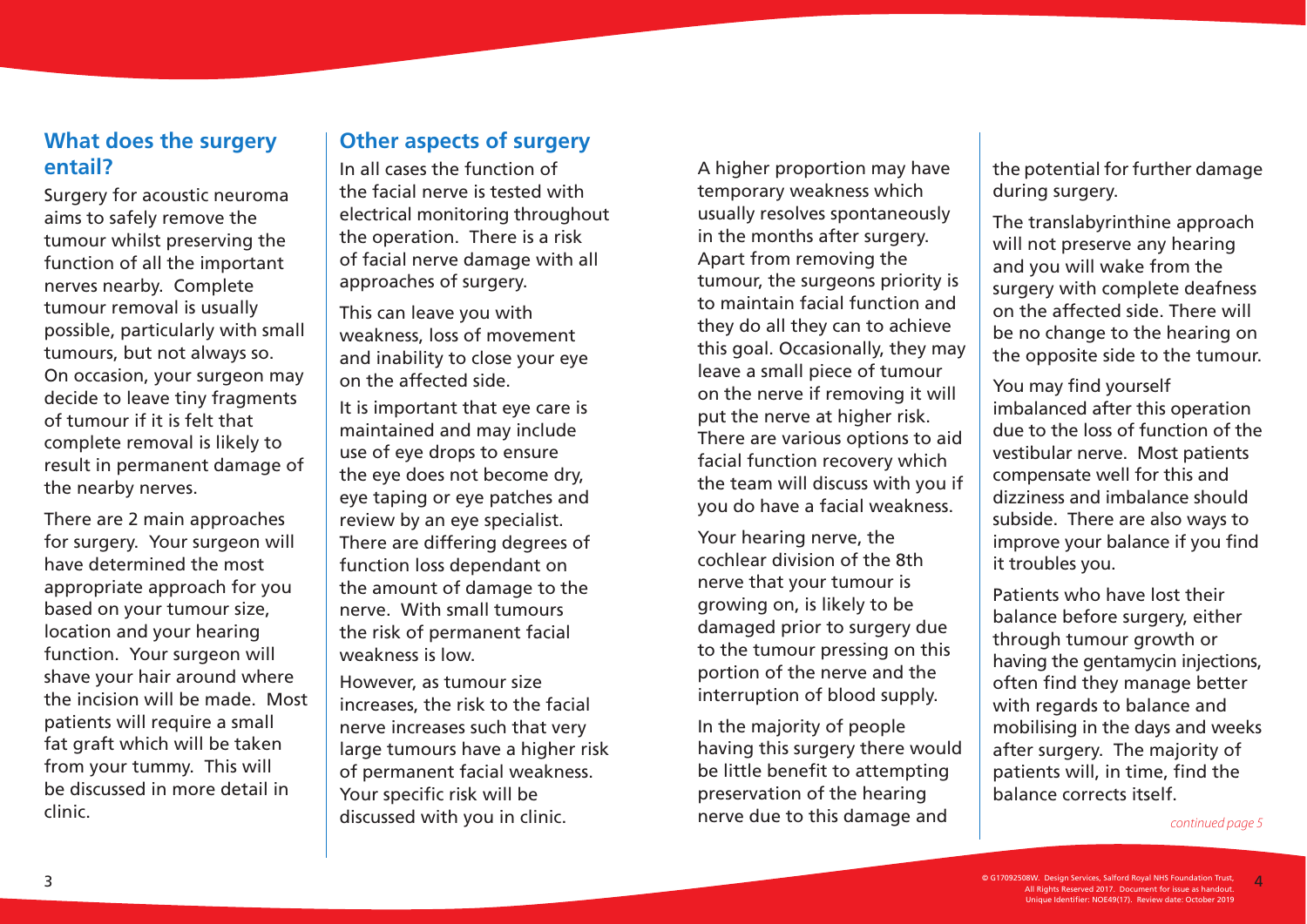There are smaller risks of other nerves being affected by the surgery. The 5th cranial nerve, the trigeminal nerve, supplies the sensation to your face.

This nerve runs very close to the 8th nerve that the tumour is growing on. It can occasionally get bruised either by the tumour pressing on it or during surgery to remove the tumour.

Up to 10% of patients with acoustic neuromas have loss of sensation on the side of the tumour. As with the other nerve functions, the degree of function loss is dependant on the tumour size and the amount of damage to the nerve. Many patients see a full return of facial sensation with time.

The nerves that control eye movement (not vision) are occasionally affected by surgery. This can lead to double vision.

Again, this is a small risk and usually temporary but it can be difficult to function with double vision and it can require input from an eye specialist in a small number of cases.

There is a smaller risk to the lower cranial nerves. These supply the swallowing and voice function meaning swallow and voice quality could be impaired, usually temporarily.

The risk of damage either through tumour compression or damage during surgery is less than 3%. Larger tumours have a higher risk of complications involving these nerves though it must be stressed that this occurs in a very small minority of cases and many patients see a full return of swallowing and voice function in time.

A complication of surgery is leakage of the fluid surrounding the brain, which occurs in about 5-10% of patients. This may come through the nose as there is a connection between the nose and the ear, or it may come through the wound.

A leak may be treated by draining some of the fluid from around the brain. This is performed by inserting a thin tube into the back.

Occasionally it is necessary to close off the leak by performing another smaller operation.

There are several other very rare complications that can occur with this surgery. You will be told about these not because they are common, but because they can be potentially very serious.

There is a small chance of infection which can either be superficial and just involve the wound, or can extend internally and affect the linings of the brain. This is meningitis and occurs in about 2% of cases. It is usually treated successfully with intravenous antibiotics.

There is a 1% chance of developing a blood clot next to the brain after surgery and this usually needs to be removed with a further operation.

There is a small risk (1%) of a stroke from damage either to the blood vessels supplying blood to the brain, or the veins that drain blood from the brain.

The severity of such a stroke could be very mild, or very severe and life-threatening. Overall there is a less than 0.5% chance of dying because of the surgery. This can seem very daunting but the chances of such events are very rare.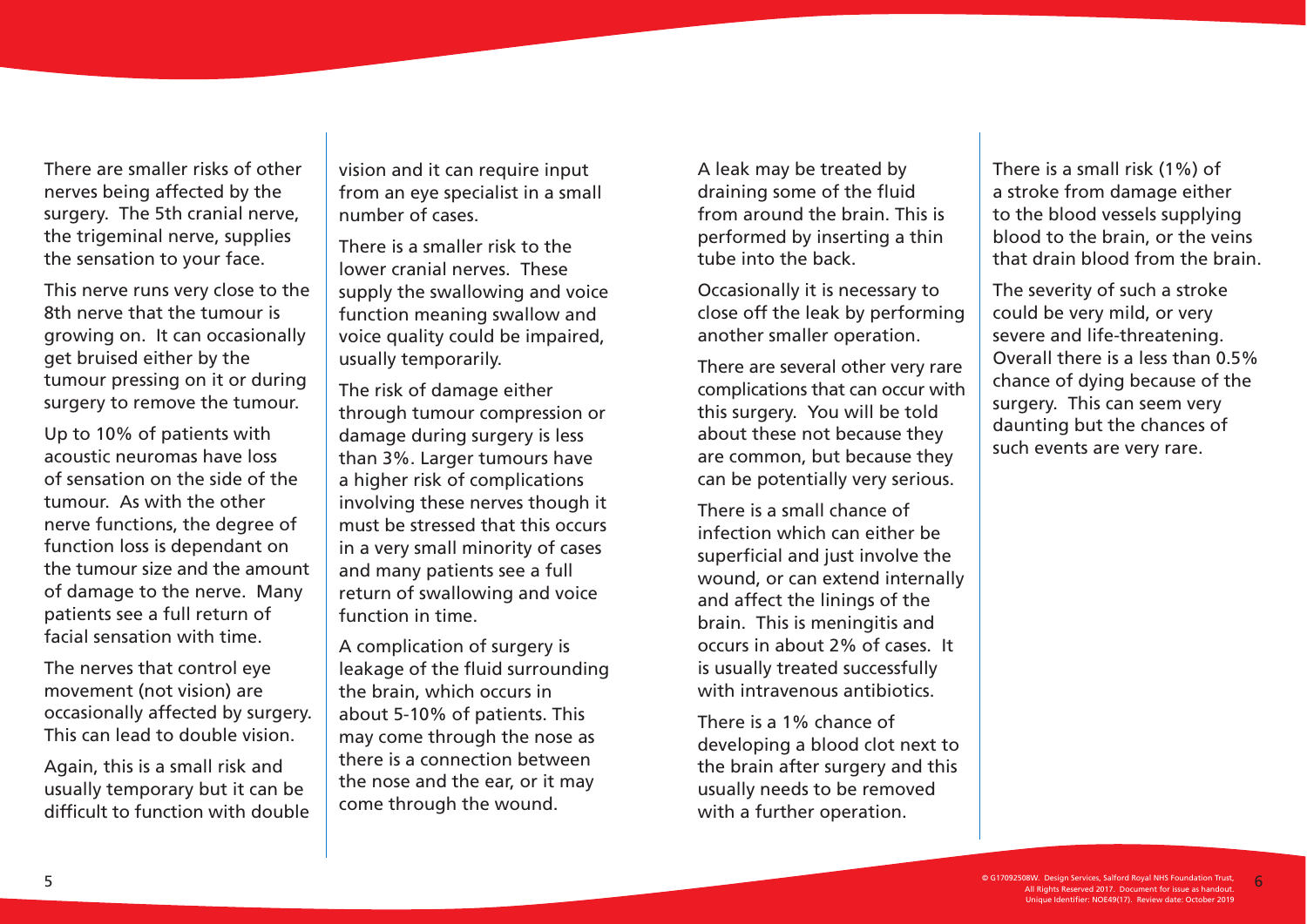#### **Returning to the ward**

After a period of time in recovery, you will be transferred to the ward. The ward you are taken to may not be the ward you were admitted to. This may be because you need a higher level of care.

Most patients are nursed on ward H7, in the high dependency area or on the main neurosurgical high dependency ward. Occasionally it may be necessary to transfer you to the intensive care unit.

This could be due to an existing health issue or a complication during surgery. This does not happen in the majority of cases.

You will have several tubes, lines and monitors attached to you. You may have a tube going into one of the arteries in your wrist to measure your blood pressure constantly.

There will also be at least one smaller tube dripping fluids into your veins.

You will have leads attached to your chest and arms to measure the activity of your heart and a small probe attached to the end of your finger to measure the levels of oxygen in your body. You will also have either a mask over your nose and mouth or a small tube to the entrance of both nostrils to deliver oxygen to your body.

Most patients have a catheter in place which was inserted in theatre. This will empty your bladder continuously as you will be drowsy for some time after the operation.

You are likely to feel quite sick after the operation and often people are dizzy. You will be given anti-sickness medication, usually via a drip, injection or patch, to help with the sickness. As this improves, you can take oral tablets to reduce the sickness.

You may not feel able to tolerate any diet or fluids at this stage, however, we do encourage you to at least try and sip small amounts of water. A drip of fluids will be in place to hydrate you.

You may also have some pain where your incision is. The nursing staff will administer pain relief to reduce the pain. Again this is usually via a drip or injection initially.

You will have a bandage around your head and covering the ear on the side of surgery. This applies gentle pressure to prevent any leakage of CSF, the fluid that circulates the brain, and to help the wound to heal. This will stay in place for 2 days.

You may also have a wound to your abdomen with a drain coming out of it. It collects any excess of blood to prevent it collecting under the wound.

This is where your surgeon took your fat graft from to pack your head wound. This only applies to patients who have had a translabyrinthine approach to surgery.

We expect that you will be very drowsy on this first night. You will be closely monitored overnight and will be woken on an hourly basis to have your blood pressure checked.

You will also be asked to answer some questions relating to time and place and the nurse will test your eyes and the power in your arms and legs. This is to check that your brain is functioning well and is a vital part of our monitoring.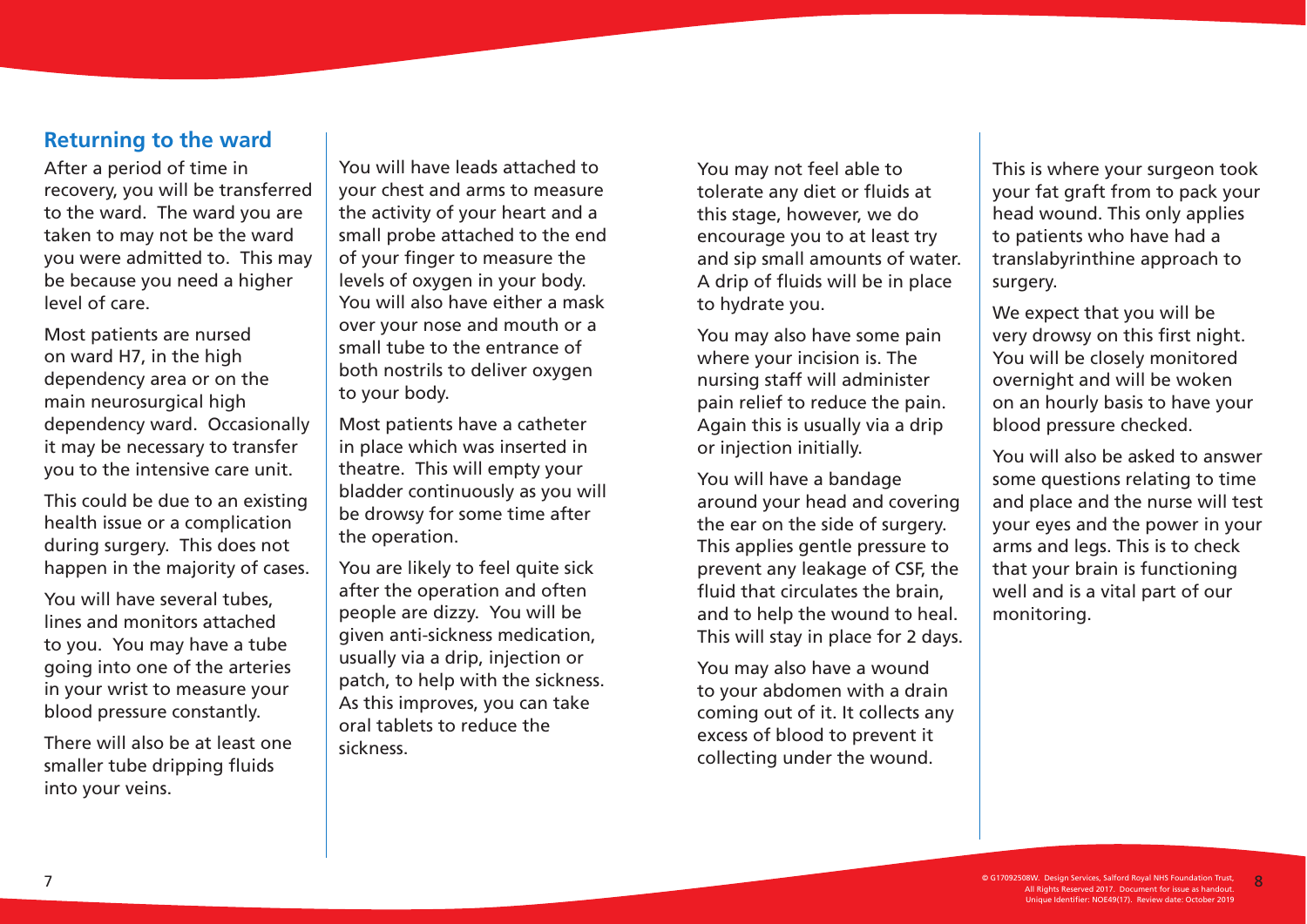#### **Day one**

On the first day after your operation you are likely to feel tired, nauseous (sick) and a little dizzy. You may have a mild head pain where the incision was made for your surgery.

The nursing staff will be able to administer medication to aid these symptoms. You will be offered breakfast and drinks. We encourage you to try a little though you may not feel like anything at this early stage.

Your drip will continue to hydrate you. Patients who have had pre-operative gentamycin injections often find the initial days after surgery a lot easier in terms of nausea and dizziness/ imbalance. They are often able to mobilise earlier too.

The skull base team will come to see you this morning. You will be asked to make several movements with your face.

The doctors are assessing any facial weakness you may have following your operation.

Some patients will have some form of weakness at this stage. It does not mean that there has been permanent damage to your facial nerve. It is usually just bruised from the surgery and will take some time to recover.

Your surgeon will discuss with you the extent of your facial weakness, if you have one, and the expected outcome. They will also review your wounds, any drainage if you have an abdominal drain in place and ensure that your vital signs, i.e. blood pressure, temperature etc, are within normal limits.

Later in the morning you may have the lines and tubes that have monitored you, removed. You may have to keep the fluid drip in place and are likely to need the catheter for at least another 24 hours until you are more mobile. Your abdominal drain usually comes out this evening.

The nurses will assist you with a wash or shower if you feel able to. You should no longer require high dependency care and may be moved to another ward.

It is important that we get you out of bed on the first day to prevent complications such as blood clots and chest infections. You may feel dizzy and tired but the staff will assist you and it will initially be for small periods. You can return to bed any time you wish.

You may have visitors today but we expect that you will feel tired and advise that the visits are short and initially only close relatives or friends.

#### **Day two**

You may feel a little brighter today. Try to increase the amount of diet and fluid you are taking. You may still be dizzy and nauseous but you can still have medication to treat that.

The staff and physiotherapists will encourage you to extend the periods you are out of bed. You may want to walk to the bathroom or just up and down the ward. Ensure you have somebody with you as you can get dizzy quite quickly.

Your bandage will be removed from around your head which often alleviates some of the head pain. You will have a small dressing over your abdominal wound.

The doctors will prescribe an injection into your tummy to help prevent blood clots as you are not as mobile as you would normally be.

continued page 11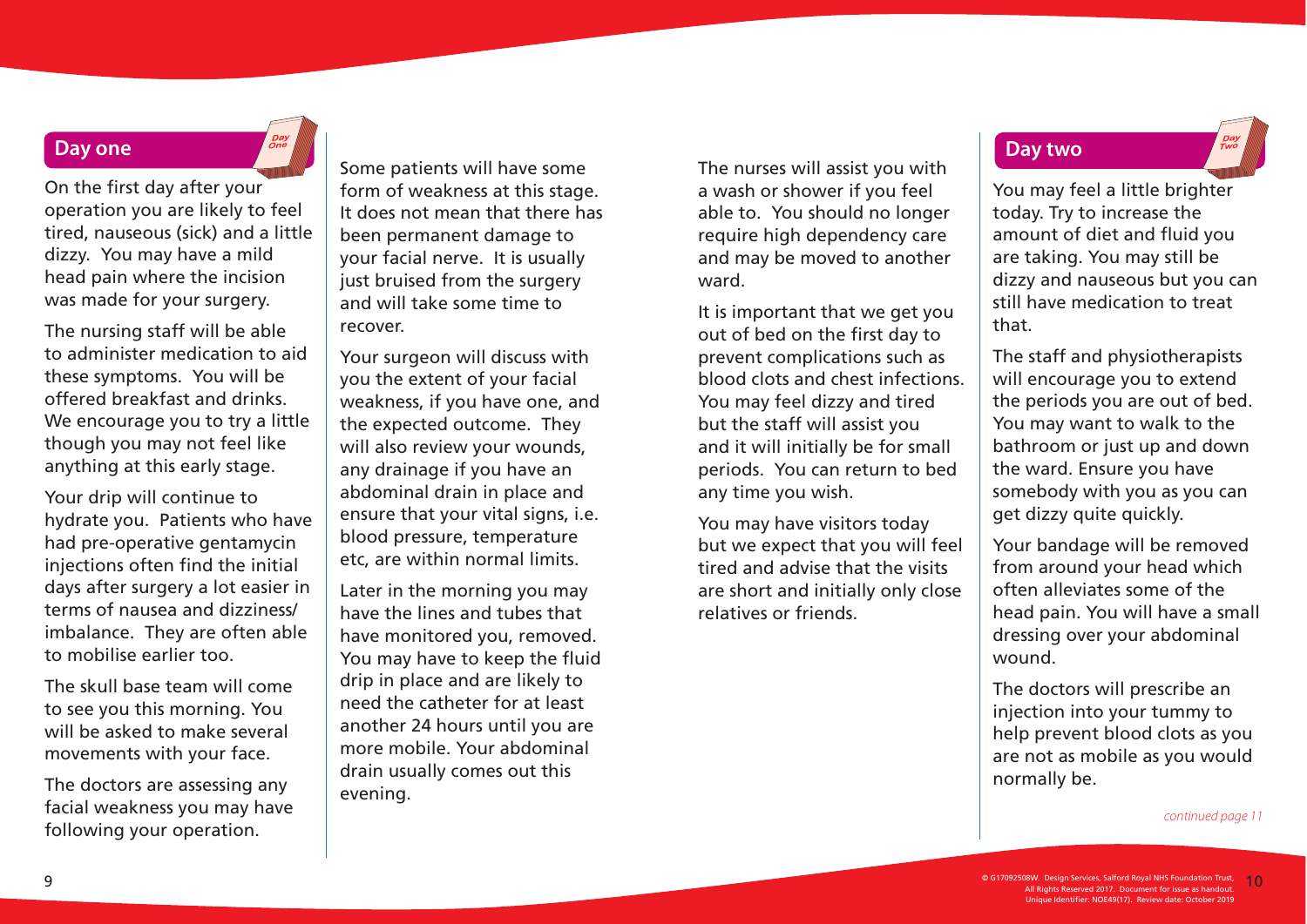You may also be prescribed laxatives as we do not want you to strain when going to the toilet as this can raise the pressure of the fluid that cushions the brain and can put you at risk of this fluid leaking from your nose, wound or ear.

If you have facial weakness you may be unable to close your eye fully on the side of the operation. You will be prescribed eye drops to keep the eye wet and may have tape or a patch applied to close the eye to prevent it from drying out. You may be referred to an eye specialist if there is very poor closure or signs that the eye is too dry or infected.

# **Day three, four & five**

We expect that you will see some significant improvements within the 3rd, 4th and 5th day. Some patients even go home around this time, especially those who have lost their balance function in the preoperative period. Your nausea should settle and you are likely to feel less dizzy as your body adapts to the loss of the balance nerve on the side of the tumour.

You will feel like eating more and will be able to mobilise a little further each day. You are likely to remain tired for some time so we advise that you do not push yourself too far too soon.

You may find it difficult coming to terms with the changes to your body. If you have lost the hearing on the affected side it can be very frustrating trying to communicate with others. Take your time and ask others to speak slowly and a little louder to help you to hear.

If you have a facial weakness you may feel down at the prospect of a droop on one side of your face.

This could occur up to two weeks after the surgery so don't be alarmed if this develops for the first time after discharge. You can speak to the specialist nurse for more advice. Please be patient with recovery of facial movement as progress can take months. The majority of patients will see significant improvements within 6 months of surgery. Your surgeon will discuss expected outcomes with you after surgery though recovery is variable.

If you feel wetness from the wound it is important that you inform a member of staff on the ward. This is less likely to happen when you have gone home. Very rarely, patients may get a leak from their nose, down the back of their throat or from the ear. If this occurs please tell a member of staff or if you are at home, you must ring the specialist nurse for advice.

#### **Day six & seven**

The majority of patients will go home by day 7. It is important that you have somebody at home with you at least for a day or two.

If you do not have anyone who can help you, it may be necessary to refer you to social services for help with your daily activities.

You will be discharged with any necessary medications and an information letter from the ward. Your GP will receive a letter informing him of your surgery and any needs you may have. You will only need to see your GP in the event of any complications.

If you have any transport needs, please inform the ward staff at the earliest possible moment.

continued page 13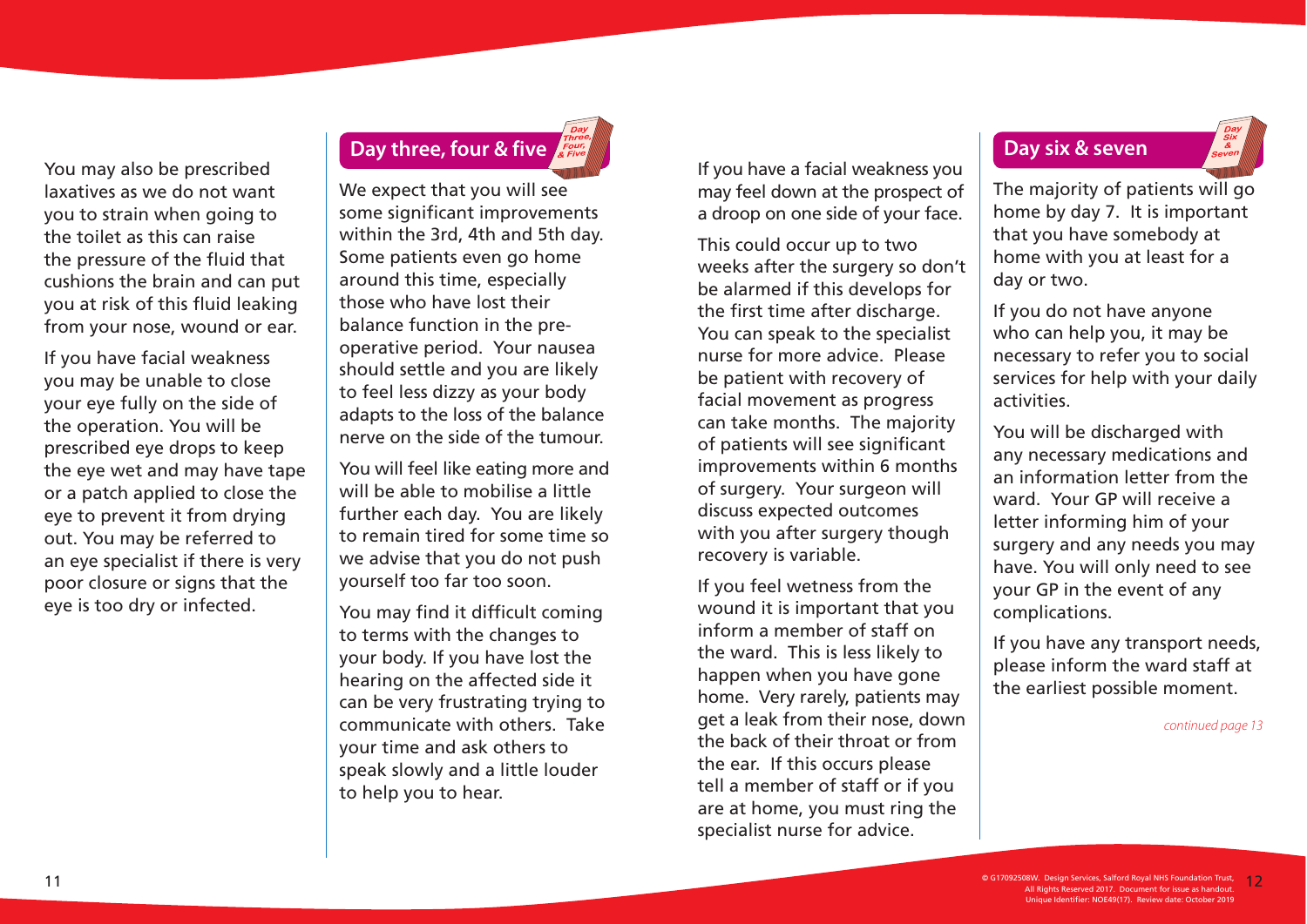The ward staff will give you a self referral form to see the practice nurse or district nurse to have your clips removed from your head and abdomen if applicable. This is usually on day 10 if the wounds are healthy.

In very rare cases, patients may have a need for a longer stay in hospital either due to a complication or as they simply need more time to improve balance/mobility or they have issues such as ongoing pain or nausea.

A very small number of patients require a period of inpatient rehabilitation if they are not fit to be discharged home. This will be discussed if necessary.

#### **At home**

Once you are home we advise you to rest. It is very likely that you will be tired for many weeks and even many months in a small number of cases so a slow return to normal life is important. It may be useful to take naps in the afternoon and gradually increase the level of activity until your energy returns.

It is equally important that you gently mobilise several times a day to prevent any complications. Take short walks around the house or into the garden and gradually increase the length of your walks.

Do not lift heavy objects or do any strenuous activity for the first 3 months. Continue to take your laxatives as needed to avoid straining.

If you notice any leakage of clear fluid from your nose, down the back of your throat or from the wound, contact the specialist nurse or see you GP.

If you have facial weakness, the team will discuss eye care and use of eye drops with you which you will need to continue to do at home. You may need to be seen by an eye specialist as an outpatient. This will be discussed with you if necessary.

It is very normal to have some headache and nausea after surgery and for some weeks after though usually to a lesser degree.

Any new, increasing or concerning symptoms should be reported to the specialist nurses, the ward or GP.

The Specialist nurses will discuss this in detail before discharge and will ensure you have written information for signs and symptoms to observe for.

We don't suggest that you receive any early treatment for facial weakness as this can hinder natural recovery.

The team will discuss recovery expectations with you and will suggest potential treatment if appropriate. You may receive a leaflet with regards to managing facial weakness before discharge home.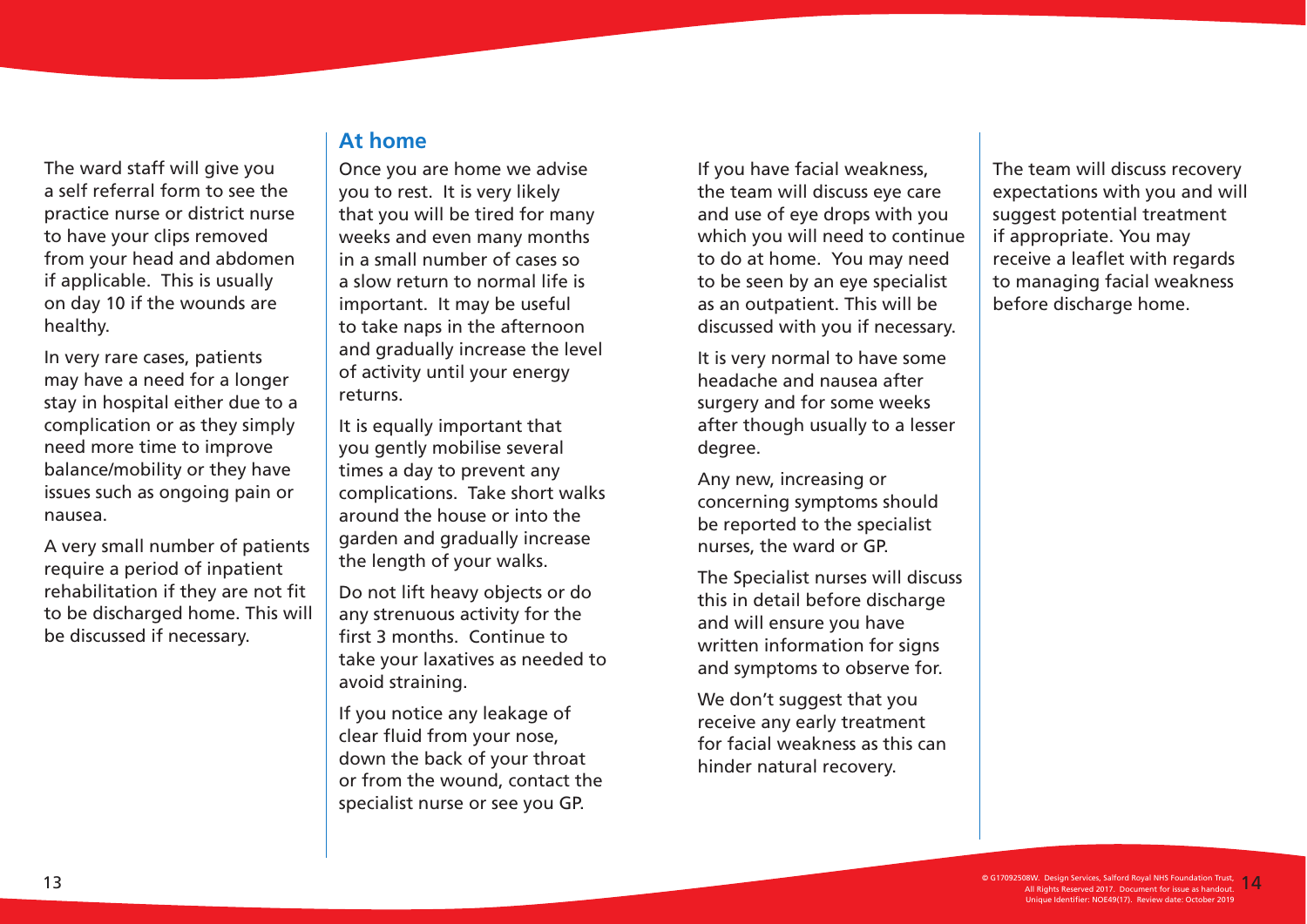# **Driving**

The DVLA advises that unless specified by your surgeon, you need not inform them of your surgery unless you are symptomatic of giddiness or, less rarely, seizures. You can clarify this with your surgeon after your operation.

We advise that you do not return to driving until fully recovered. This may not apply to those who drive for a living and advice should be sought from the DVLA.

# **Working**

Dependant on your recovery there is no reason that you should not return to work once fully recovered. This is usually after the first 3 months.

Expect to feel a little tired initially. It may be advisable to do a phased return to work, gradually increasing your hours as you feel able.

If you have any concerns about returning to work, please discuss this with the surgeons or specialist nurse. You can obtain a certificate of sickness from the ward.

#### **Follow up**

The specialist nurses will telephone you after 2 weeks to ensure you are recovering well. If you are unable to use the telephone due to hearing loss, then there is also an email address with the specialist nurse contact or we can liaise with your next of kin or carer with your consent.

You will be seen in outpatients at Salford Royal approximately 6 weeks after your operation. The surgeon will discuss your recovery and can address any issues you may have.

Arrangements will be made to follow you up with a scan, usually 1-2 years after surgery, to ensure there is no sign of residual or reoccurring tumour. This is very unlikely.

There is usually one further scan after 5 years and if this is normal then you will probably be discharged. Follow up scans are carried out as a precaution and it is unlikely you will ever require any further treatment for this tumour.

# **Hearing aids**

If you have lost the hearing on the affected side, you might want to consider a bone anchored hearing aid (BAHA). BAHAs are permanent fixtures surgically inserted into the skull bone behind the ear.

There is a detachable sound processor which clips on to the aid and is fairly light. Sound is carried through the bones as your hearing function can no longer use air conduction. BAHAs do not restore your hearing but can improve your everyday hearing function.

CROS Aids consist of 2 hearing aids, one for each ear. The one on the side of the surgery contains a microphone and picks up sounds on this side.

These sounds are then sent wirelessly to the other hearing aid in the normal ear where sound is delivered by a tiny speaker. These also help with hearing on the side of surgery but do not replace the hearing you had before. We can discuss either aid if you feel you want to.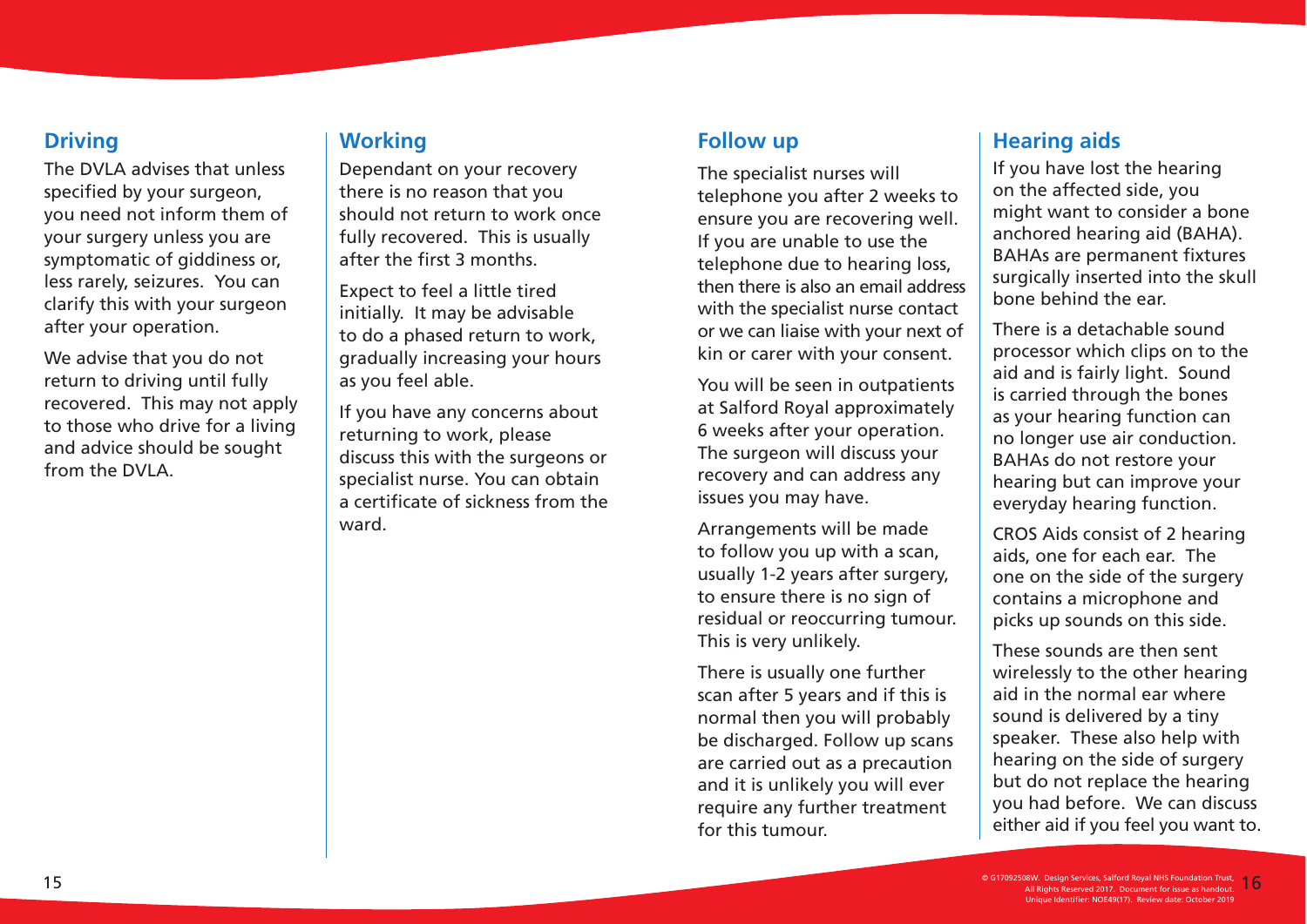# **Who to contact**

If you have any issues after your operation or if you need some help or advice, please contact:

#### Andrea Wadeson

Skull Base Specialist Nurse

**0161 206 2303 andrea.wadeson@srft.nhs.uk**

Helen Entwistle Skull Base Specialist Nurse **0161 206 5090 helen.entwistle@srft.nhs.uk**

# Secretary to Mr. Rutherford **0161 206 0119**

# Secretary to Professor King **0161 206 5541**

Secretary to Mrs Hammerbeck-Ward & Mr Pathmanaban **0161 206 5830**

# Secretary to Professor Lloyd, Mr Freeman & Ms Stapleton

# **0161 206 5754**

If the issue is of an urgent nature, see your GP or attend your local accident and emergency department.

# **Useful contacts**

# BASIC (Brain and spinal injuries charity)

This is a specialist resource for patients and families affected by neurological diagnosis.

# **www.basiccharity.org.uk 0870 7500 000**

# BANA (British Acoustic Neuroma Association)

This site was developed by people affected by acoustic neuroma and offers information and support to patients and families.

# **www.bana-uk.com 0800 6523 143**

# RNID (Royal National Institute for the Deaf)

This site can offer help and advice to people with hearing difficulties and deafness.

**www.rnid.org.uk 0808 8080 123**

# BUSK (BAHA users support group)

This site offers advice and support to those considering or who have had a bone anchored hearing aid.

**www.baha-userssupport.com**

# **Notes**